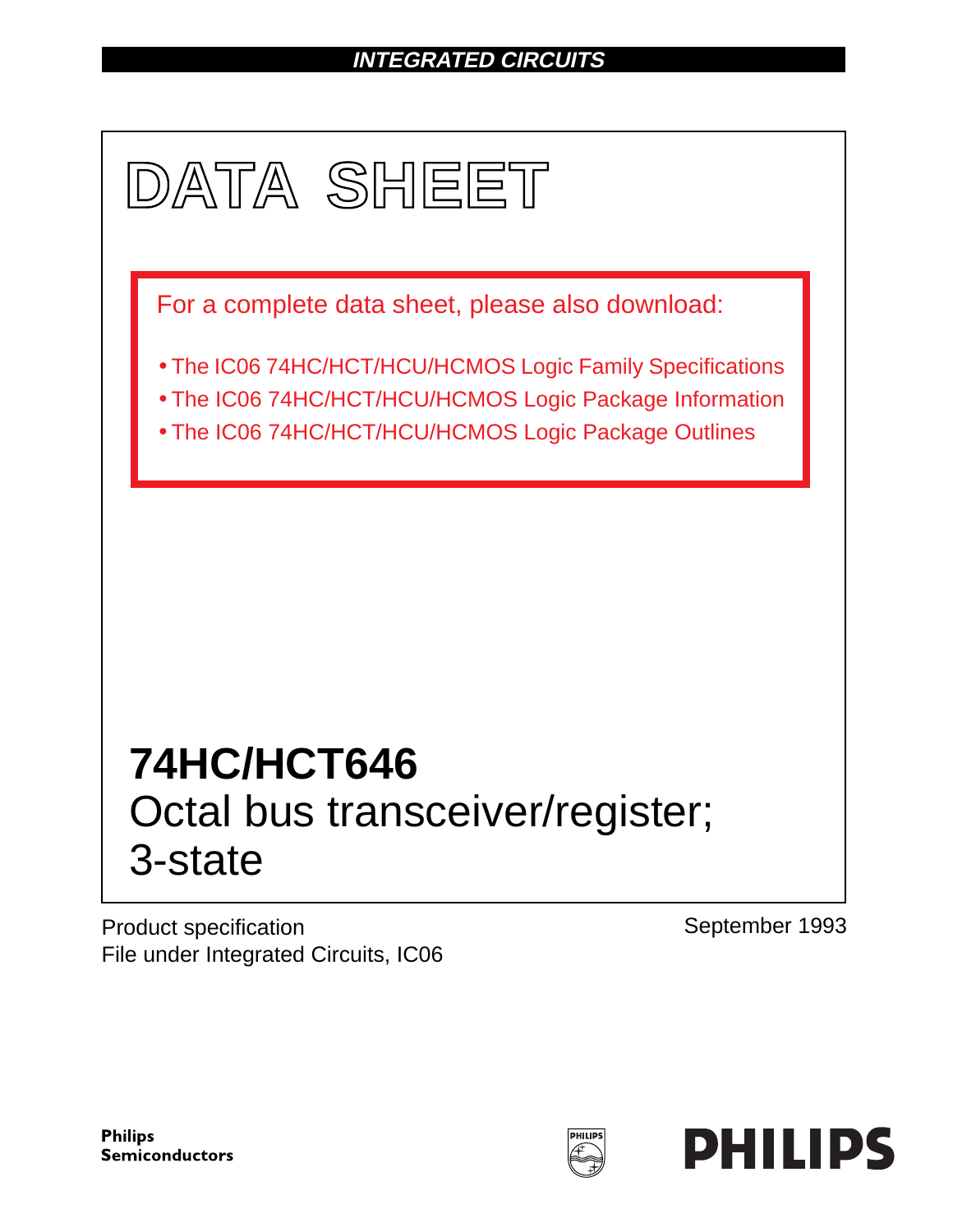### **FEATURES**

- Independent register for A and B buses
- Multiplexed real-time and stored data
- Output capability: bus driver
- I<sub>CC</sub> category: MSI

## **GENERAL DESCRIPTION**

The 74HC/HCT646 are high-speed Si-gate CMOS devices and are pin compatible with low power Schottky TTL (LSTTL). They are specified in compliance with JEDEC standard no. 7A.

The 74HC/HCT646 consist of bus transceiver circuits with 3-state outputs, D-type flip-flops, and control circuitry arranged for multiplexed transmission of data directly from the internal registers. Data on the "A" or "B" bus will be

clocked into the registers as the appropriate clock  $(CP_{AB}$  and  $CP_{BA}$ ) goes to a HIGH logic level. Output enable (OE) and direction (DIR) inputs are provided to control the transceiver function. In the transceiver mode, data present at the high-impedance port may be stored in either the "A" or "B" register, or in both. The select source inputs ( $S_{AB}$  and  $S_{BA}$ ) can multiplex stored and real-time (transparent mode) data. The direction (DIR) input determines which bus will receive data when OE is active (LOW). In the isolation mode ( $\overline{OE}$  = HIGH), "A" data may be stored in the "B" register and/or "B" data may be stored in the "A" register.

When an output function is disabled, the input function is still enabled and may be used to store and transmit data. Only one of the two buses, A or B, may be driven at a time.

The "646" is functionally identical to the "648", but has non-inverting data paths.

## **QUICK REFERENCE DATA**

GND = 0 V;  $T_{amb}$  = 25 °C;  $t_r = t_f = 6$  ns

| <b>SYMBOL</b>                       | <b>PARAMETER</b>                                    | <b>CONDITIONS</b>               | <b>TYPICAL</b> | <b>UNIT</b> |            |
|-------------------------------------|-----------------------------------------------------|---------------------------------|----------------|-------------|------------|
|                                     |                                                     |                                 | HC             | <b>HCT</b>  |            |
| t <sub>PHL</sub> / t <sub>PLH</sub> | propagation delay<br>$A_n$ , $B_n$ to $B_n$ , $A_n$ | $C_{L}$ = 15 pF; $V_{CC}$ = 5 V | 11             | 13          | ns         |
| <sup>I</sup> max                    | maximum clock frequency                             |                                 | 69             | 85          | <b>MHz</b> |
| $C_1$                               | input capacitance                                   |                                 | 3.5            | 3.5         | рF         |
| $C_{PD}$                            | power dissipation capacitance per channel           | notes 1 and 2                   | 30             | 33          | рF         |

### **Notes**

1. C<sub>PD</sub> is used to determine the dynamic power dissipation (P<sub>D</sub> in  $\mu$ W):

 $P_D = C_{PD} \times V_{CC}^2 \times f_i + \sum (C_L \times V_{CC}^2 \times f_o)$  where:

 $f_i$  = input frequency in MHz

- $f<sub>o</sub>$  = output frequency in MHz
- $\Sigma$  (C<sub>L</sub> × V<sub>CC</sub><sup>2</sup> × f<sub>o</sub>) = sum of outputs
- $C_L$  = output load capacitance in pF
- $V_{CC}$  = supply voltage in V
- 2. For HC the condition is  $V_1$  = GND to  $V_{CC}$ For HCT the condition is  $V_1$  = GND to  $V_{CC}$  – 1.5 V

## **ORDERING INFORMATION**

See "74HC/HCT/HCU/HCMOS Logic Package Information".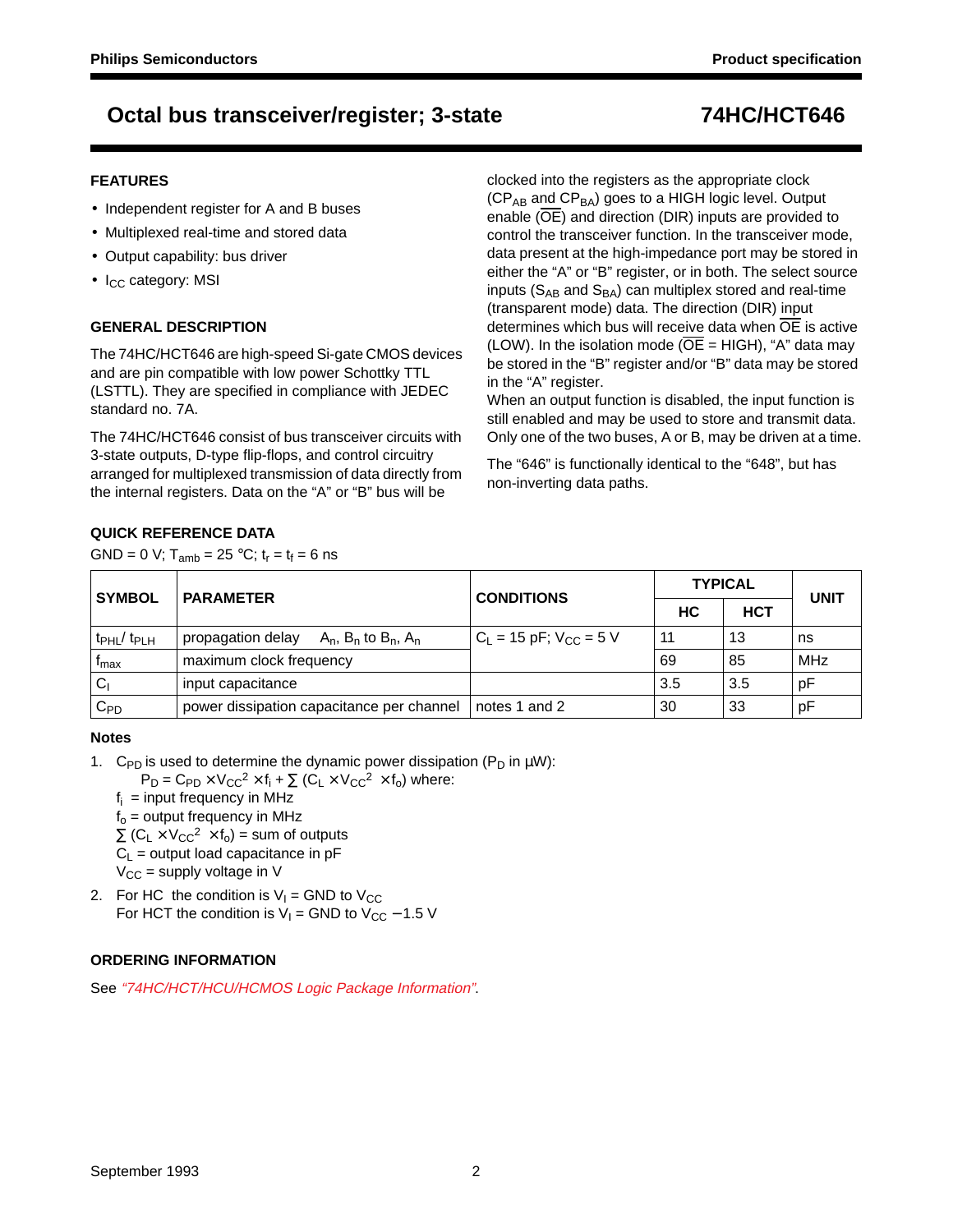## **PIN DESCRIPTION**

| PIN NO.                        | <b>SYMBOL</b>    | <b>NAME AND FUNCTION</b>                         |
|--------------------------------|------------------|--------------------------------------------------|
|                                | $CP_{AB}$        | A to B clock input (LOW-to-HIGH, edge-triggered) |
| $\overline{2}$                 | $S_{AB}$         | select A to B source input                       |
| 3                              | <b>DIR</b>       | direction control input                          |
| 4, 5, 6, 7, 8, 9, 10, 11       | $A_0$ to $A_7$   | A data inputs/outputs                            |
| 12                             | <b>GND</b>       | ground $(0 V)$                                   |
| 20, 19, 18, 17, 16, 15, 14, 13 | $B_0$ to $B_7$   | B data inputs/outputs                            |
| 21                             | <b>OE</b>        | output enable input (active LOW)                 |
| 22                             | $S_{BA}$         | select B to A source input                       |
| 23                             | CP <sub>BA</sub> | B to A clock input (LOW-to-HIGH, edge-triggered) |
| 24                             | $V_{\rm CC}$     | positive supply voltage                          |

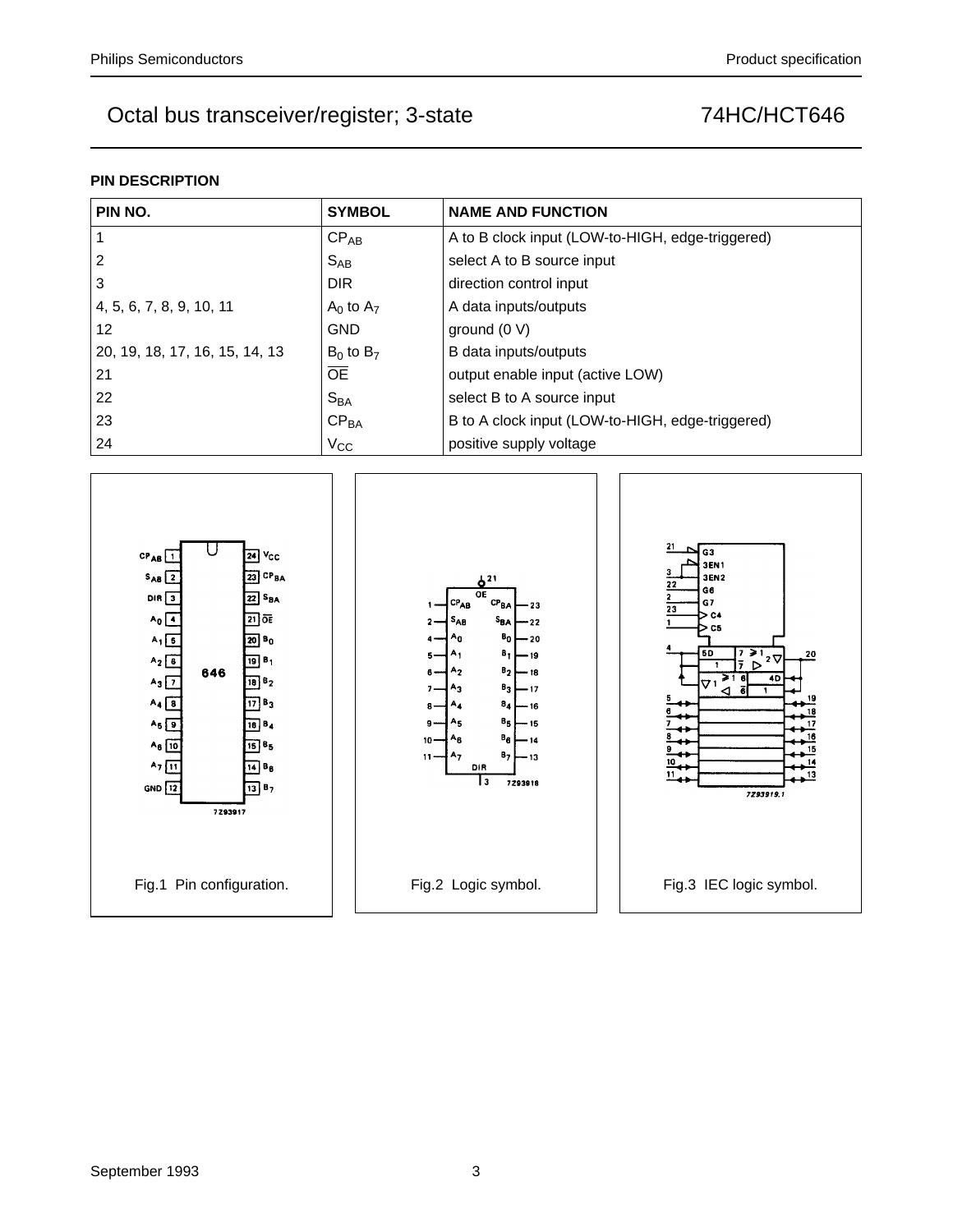

## **FUNCTION TABLE**

|                 |            |           | <b>INPUTS (1)</b> |          |                            |                 | <b>DATA I/O (2)</b> | <b>FUNCTION</b>           |  |  |
|-----------------|------------|-----------|-------------------|----------|----------------------------|-----------------|---------------------|---------------------------|--|--|
| $\overline{OE}$ | <b>DIR</b> | $CP_{AB}$ | CP <sub>BA</sub>  | $S_{AB}$ | $\mathbf{S}_{\mathsf{BA}}$ | $A_0$ to $A_7$  | $B_0$ to $B_7$      |                           |  |  |
| Н               | X          | H or L    | H or L            | Х        | X                          | input<br>input  |                     | isolation                 |  |  |
| н               | X          | ᄉ         |                   | X        | Χ                          |                 |                     | store A and B data        |  |  |
|                 | ╺          | Х         | Х                 | X        |                            | input<br>output |                     | real-time B data to A bus |  |  |
|                 |            | X         | H or L            | Χ        | Н                          |                 |                     | stored B data to A bus    |  |  |
|                 | H          | X         | X                 |          | X                          | input           | output              | real-time A data to B bus |  |  |
|                 | Н          | H or L    | Χ                 | н        | X                          |                 |                     | stored A data to B bus    |  |  |

## **Notes**

- 1.  $H = HIGH$  voltage level
	- $L = LOW$  voltage level
	- $X =$  don't care
	- ↑ = LOW-to-HIGH level transition
- 2. The data output functions may be enabled or disabled by various signals at the  $\overline{OE}$  and DIR inputs. Data input functions are always enabled, i.e., data at the bus inputs will be stored on every LOW-to-HIGH transition on the clock inputs.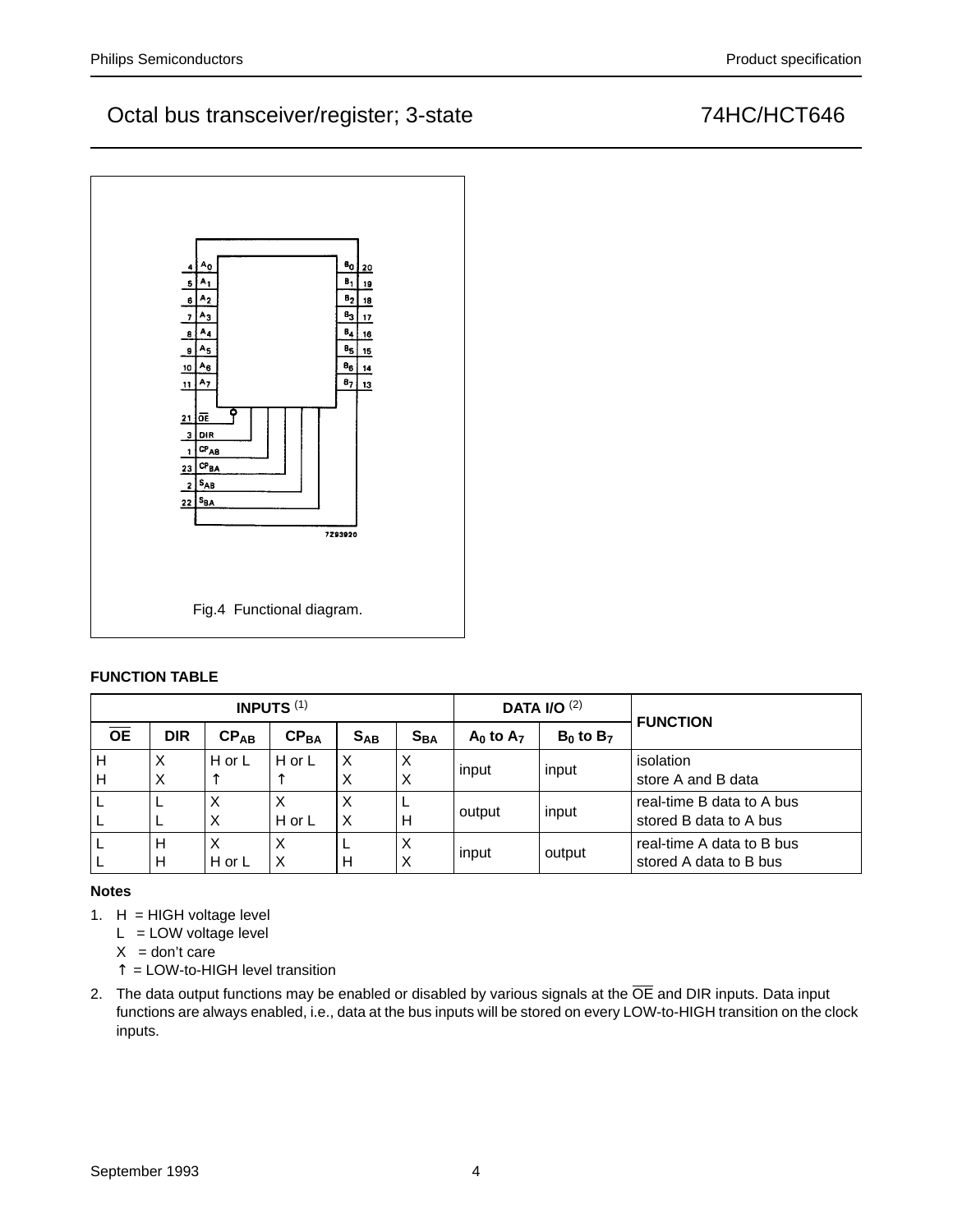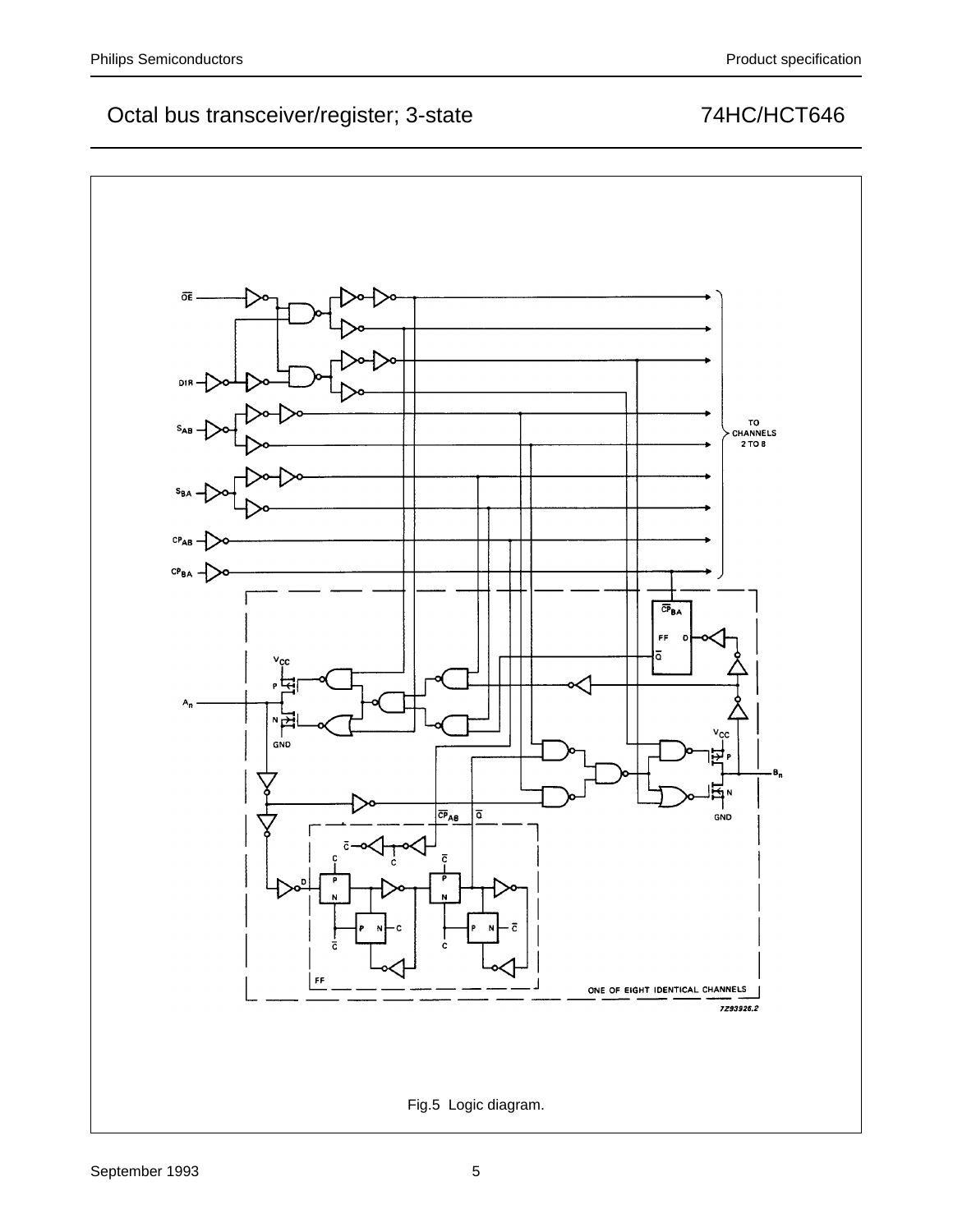## **DC CHARACTERISTICS FOR 74HC**

For the DC characteristics see "74HC/HCT/HCU/HCMOS Logic Family Specifications". Output capability: bus driver I<sub>CC</sub> category: MSI

### **AC CHARACTERISTICS FOR 74HC**

GND = 0 V;  $t_r = t_f = 6$  ns;  $C_L = 50$  pF

|                                        |                                                                       |                           |                                       |                 | $T_{amb}$ ( $°C$ ) |                 |                 |                 |             | <b>TEST CONDITIONS</b> |                  |
|----------------------------------------|-----------------------------------------------------------------------|---------------------------|---------------------------------------|-----------------|--------------------|-----------------|-----------------|-----------------|-------------|------------------------|------------------|
|                                        | <b>PARAMETER</b>                                                      | 74HC                      |                                       |                 |                    |                 |                 |                 | <b>UNIT</b> |                        |                  |
| <b>SYMBOL</b>                          |                                                                       | $+25$                     |                                       |                 | $-40$ to $+85$     |                 |                 | $-40$ to $+125$ |             | $V_{CC}$<br>(V)        | <b>WAVEFORMS</b> |
|                                        |                                                                       | min.                      | typ.                                  | max.            | min.               | max.            | min.            | max.            |             |                        |                  |
| t <sub>PHL</sub> /t <sub>PLH</sub>     | propagation delay<br>$A_n$ , $B_n$ to $B_n$ , $A_n$                   |                           | 39<br>14<br>11                        | 135<br>27<br>23 |                    | 170<br>34<br>29 |                 | 205<br>41<br>35 | ns          | 2.0<br>4.5<br>6.0      | Fig.6            |
| t <sub>PHL</sub> / t <sub>PLH</sub>    | propagation delay<br>$CP_{AB}$ , $CP_{BA}$ to $B_n$ , $A_n$           |                           | 66<br>24<br>19                        | 220<br>44<br>37 |                    | 275<br>55<br>47 |                 | 330<br>66<br>56 | ns          | 2.0<br>4.5<br>6.0      | Fig.7            |
| t <sub>PHL</sub> / t <sub>PLH</sub>    | propagation delay<br>$S_{AB}$ , $S_{BA}$ to $B_n$ , $A_n$             |                           | 55<br>20<br>16                        | 190<br>38<br>32 |                    | 240<br>48<br>41 |                 | 285<br>57<br>48 | ns          | 2.0<br>4.5<br>6.0      | Fig.8            |
| t <sub>PZH</sub> / t <sub>PZL</sub>    | 3-state output enable<br>time<br>$\overline{OE}$ to $A_n, B_n$        |                           | 47<br>17<br>14                        | 175<br>35<br>30 |                    | 220<br>44<br>37 |                 | 265<br>53<br>45 | ns          | 2.0<br>4.5<br>6.0      | Fig.9            |
| t <sub>PHZ</sub> /t <sub>PLZ</sub>     | 3-state output disable<br>time $OE$ to $A_n, B_n$                     |                           | 58<br>21<br>17                        | 175<br>35<br>30 |                    | 220<br>44<br>37 |                 | 265<br>53<br>45 | ns          | 2.0<br>4.5<br>6.0      | Fig.9            |
| $t_{PZH}/t_{PZL}$                      | 3-state output enable<br>time $DIR to A_n, B_n$                       |                           | 50<br>18<br>14                        | 175<br>35<br>30 |                    | 220<br>44<br>37 |                 | 265<br>53<br>45 | ns          | 2.0<br>4.5<br>6.0      | <b>Fig.10</b>    |
| t <sub>PHZ</sub> /t <sub>PLZ</sub>     | 3-state output disable<br>time $DIR to A_n, B_n$                      |                           | 50<br>18<br>14                        | 175<br>35<br>30 |                    | 220<br>44<br>37 |                 | 265<br>53<br>45 | ns          | 2.0<br>4.5<br>6.0      | <b>Fig.10</b>    |
| $t$ <sub>THL</sub> $/t$ <sub>TLH</sub> | output transition time                                                |                           | 14<br>5<br>4                          | 60<br>12<br>10  |                    | 75<br>15<br>13  |                 | 90<br>18<br>15  | ns          | 2.0<br>4.5<br>6.0      | Fig.6 and Fig.8  |
| $t_{W}$                                | clock pulse width<br><b>HIGH or LOW</b><br>$CP_{AB}$ or $CP_{BA}$     | 80<br>16<br>14            | 25<br>9<br>7                          |                 | 100<br>24<br>20    |                 | 120<br>24<br>20 |                 | ns          | 2.0<br>4.5<br>6.0      | Fig.7            |
| $t_{\rm su}$                           | set-up time<br>$A_n$ , B <sub>n</sub> to $CP_{AB}$ , CP <sub>BA</sub> | 60<br>12<br>10            | $-3$<br>$-1$<br>$-1$                  |                 | 75<br>15<br>13     |                 | 90<br>18<br>15  |                 | ns          | 2.0<br>4.5<br>$6.0\,$  | Fig.7            |
| $t_h$                                  | hold time<br>$A_n$ , $B_n$ to $CP_{AB}$ , $CP_{BA}$                   | 35<br>$\overline{7}$<br>6 | 6<br>$\overline{c}$<br>$\overline{2}$ |                 | 45<br>9<br>8       |                 | 55<br>11<br>9   |                 | ns          | 2.0<br>4.5<br>6.0      | Fig.7            |
| $f_{\sf max}$                          | maximum clock pulse<br>frequency                                      | 6.0<br>30<br>35           | 21<br>63<br>75                        |                 | 4.8<br>24<br>28    |                 | 4.0<br>20<br>24 |                 | <b>MHz</b>  | 2.0<br>4.5<br>6.0      | Fig.7            |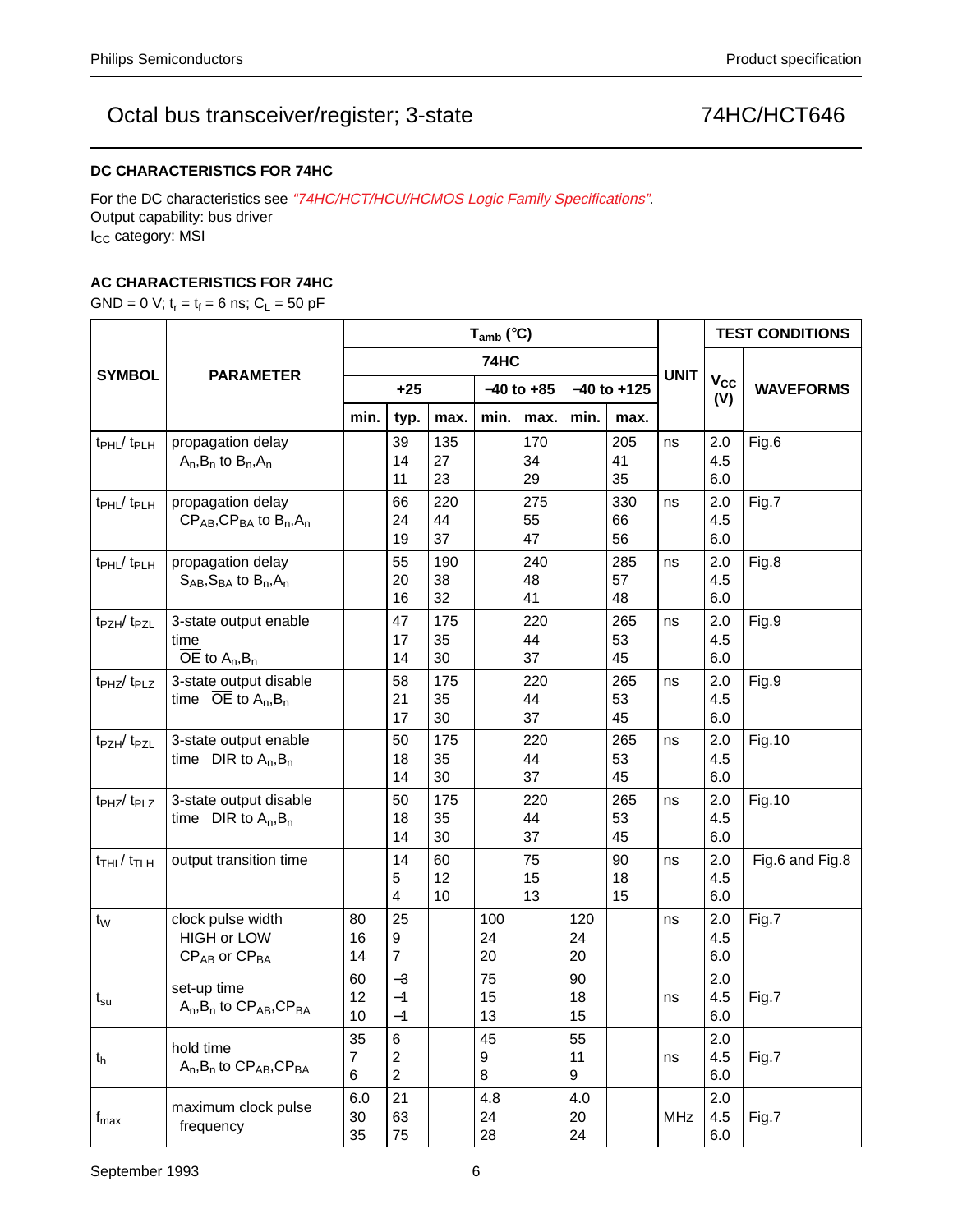### **DC CHARACTERISTICS FOR 74HCT**

For the DC characteristics see "74HC/HCT/HCU/HCMOS Logic Family Specifications".

Output capability: bus driver I<sub>CC</sub> category: MSI

### **Note to HCT types**

The value of additional quiescent supply current ( $\Delta I_{CC}$ ) for a unit load of 1 is given in the family specifications. To determine ∆I<sub>CC</sub> per input, multiply this value by the unit load coefficient shown in the table below.

| <b>INPUT</b>                      | <b>UNIT LOAD COEFFICIENT</b> |
|-----------------------------------|------------------------------|
| $ S_{AB},S_{BA} $                 | 0.60                         |
| $A_0$ to $A_7$ and $B_0$ to $B_7$ | 0.75                         |

| <b>INPUT</b>                                | UNIT LOAD COEFFICIENT |
|---------------------------------------------|-----------------------|
| $\vert$ CP <sub>AB</sub> , CP <sub>BA</sub> | 1.50                  |
| l oe                                        | 1.50                  |
| DIR                                         | 1.25                  |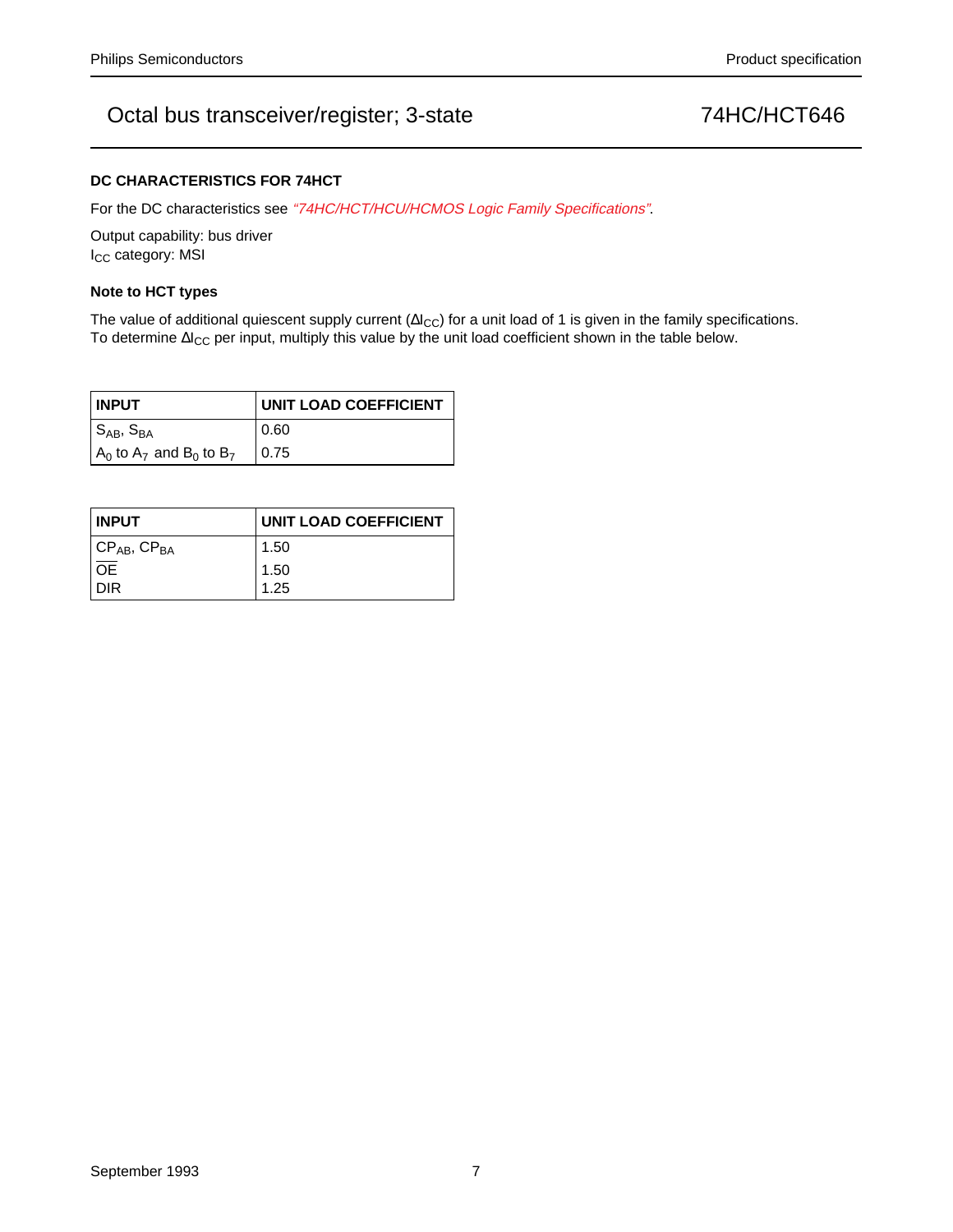## **AC CHARACTERISTICS FOR 74HCT**

GND = 0 V;  $t_r = t_f = 6$  ns;  $C_L = 50$  pF

|                                    | <b>PARAMETER</b>                                                  | $T_{amb}$ (°C) |      |      |                |      |                 |      |             |                 | <b>TEST CONDITIONS</b> |
|------------------------------------|-------------------------------------------------------------------|----------------|------|------|----------------|------|-----------------|------|-------------|-----------------|------------------------|
| <b>SYMBOL</b>                      |                                                                   | 74HCT          |      |      |                |      |                 |      |             |                 |                        |
|                                    |                                                                   | $+25$          |      |      | $-40$ to $+85$ |      | $-40$ to $+125$ |      | <b>UNIT</b> | $V_{CC}$<br>(V) | <b>WAVEFORMS</b>       |
|                                    |                                                                   | min.           | typ. | max. | min.           | max. | min.            | max. |             |                 |                        |
| t <sub>PHL</sub> /t <sub>PLH</sub> | propagation delay<br>$A_n$ , $B_n$ to $B_n$ , $A_n$               |                | 16   | 30   |                | 38   |                 | 45   | ns          | 4.5             | Fig.6                  |
| t <sub>PHL</sub> /t <sub>PLH</sub> | propagation delay<br>$CP_{AB}$ , $CP_{BA}$ to $B_n$ , $A_n$       |                | 23   | 44   |                | 55   |                 | 66   | ns          | 4.5             | Fig.7                  |
| $t_{\rm PHL}$ / $t_{\rm PLH}$      | propagation delay<br>$S_{AB}$ , $S_{BA}$ to $B_n$ , $A_n$         |                | 26   | 46   |                | 58   |                 | 69   | ns          | 4.5             | Fig.8                  |
| t <sub>PZH</sub> /t <sub>PZL</sub> | 3-state output enable time<br>$\overline{OE}$ to $A_n, B_n$       |                | 21   | 40   |                | 50   |                 | 60   | ns          | 4.5             | Fig.9                  |
| t <sub>PHZ</sub> /t <sub>PLZ</sub> | 3-state output disable time<br>OE to $A_n, B_n$                   |                | 20   | 35   |                | 44   |                 | 53   | ns          | 4.5             | Fig.9                  |
| $t_{PZH}/t_{PZL}$                  | 3-state output enable time<br>DIR to $A_n, B_n$                   |                | 21   | 40   |                | 50   |                 | 60   | ns          | 4.5             | <b>Fig.10</b>          |
| t <sub>PHZ</sub> /t <sub>PLZ</sub> | 3-state output disable time<br>DIR to $A_n, B_n$                  |                | 21   | 35   |                | 44   |                 | 53   | ns          | 4.5             | <b>Fig.10</b>          |
| $t$ THL $/$ $t$ TLH                | output transition time                                            |                | 5    | 12   |                | 15   |                 | 18   | ns          | 4.5             | Fig.6 and Fig.8        |
| $t_{W}$                            | clock pulse width<br><b>HIGH or LOW</b><br>$CP_{AB}$ or $CP_{BA}$ | 16             | 8    |      | 20             |      | 24              |      | ns          | 4.5             | Fig.7                  |
| $t_{\rm su}$                       | set-up time<br>$A_n$ , $B_n$ to $CP_{AB}$ , $CP_{BA}$             | 12             | 3    |      | 15             |      | 18              |      | ns          | 4.5             | Fig.7                  |
| $t_h$                              | hold time<br>$A_n$ , $B_n$ to $CP_{AB}$ , $CP_{BA}$               | 5              | 1    |      | 5              |      | 5               |      | ns          | 4.5             | Fig.7                  |
| $f_{\text{max}}$                   | maximum clock pulse<br>frequency                                  | 30             | 77   |      | 24             |      | 20              |      | <b>MHz</b>  | 4.5             | Fig.7                  |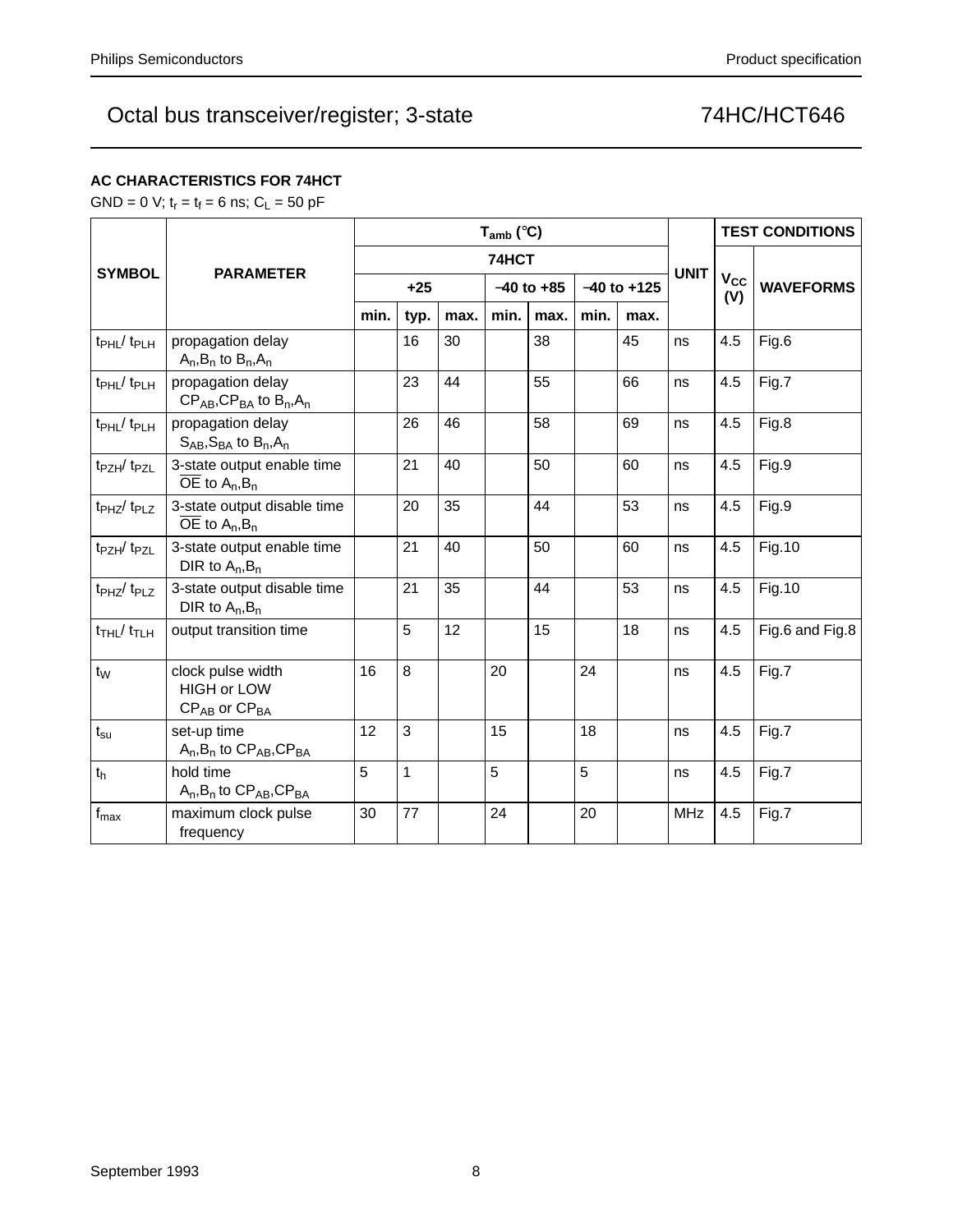### **AC WAVEFORMS**





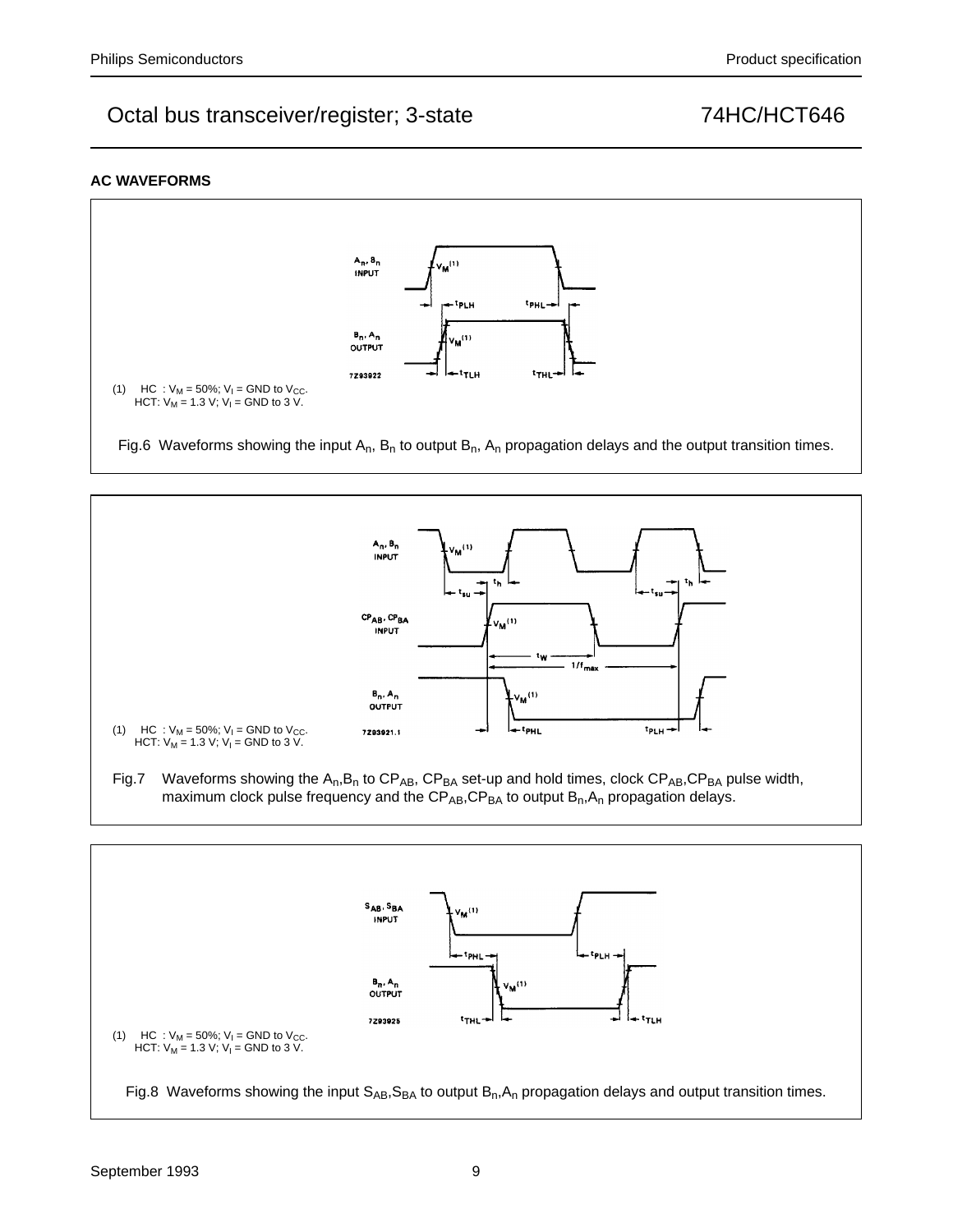

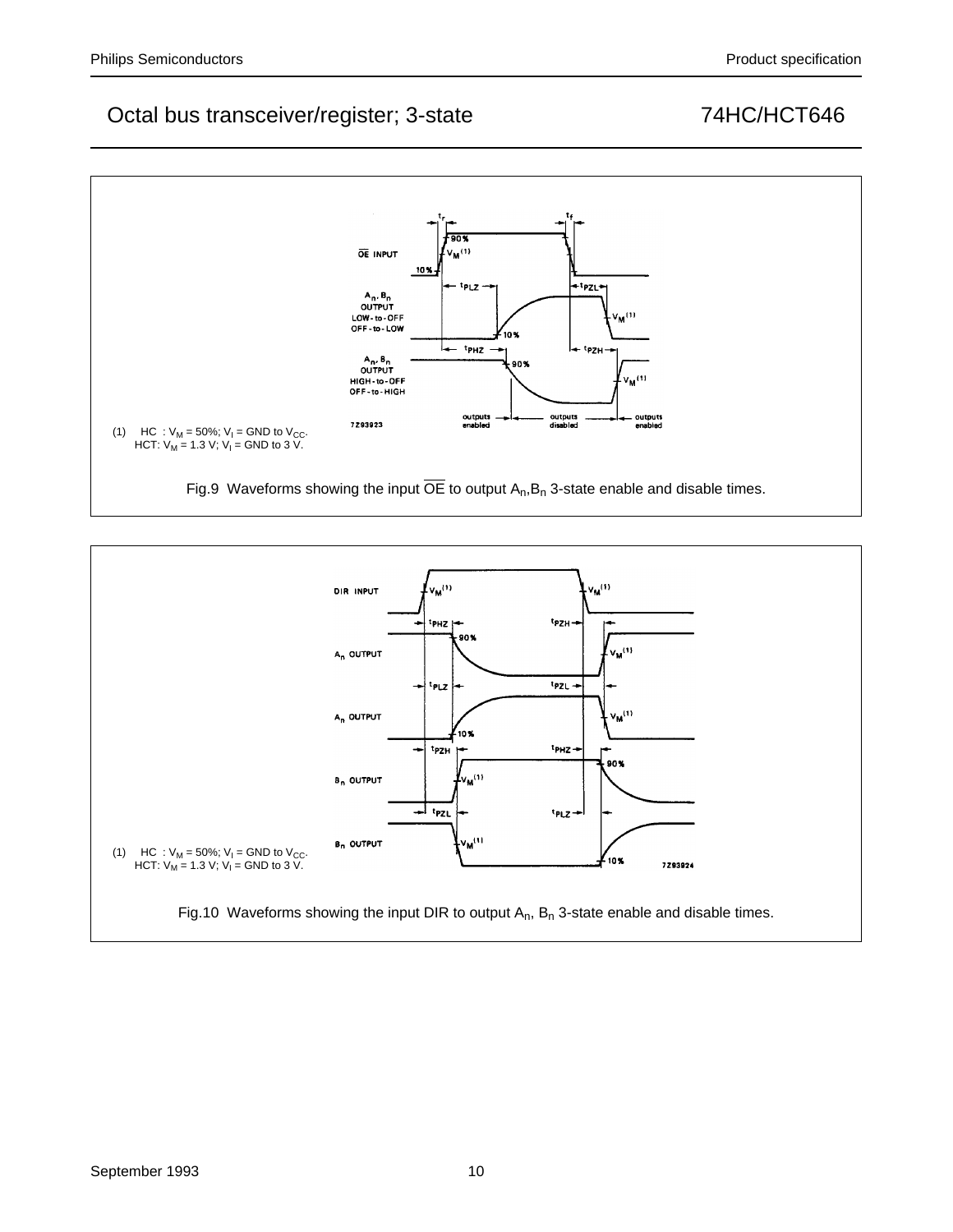## **APPLICATION INFORMATION**